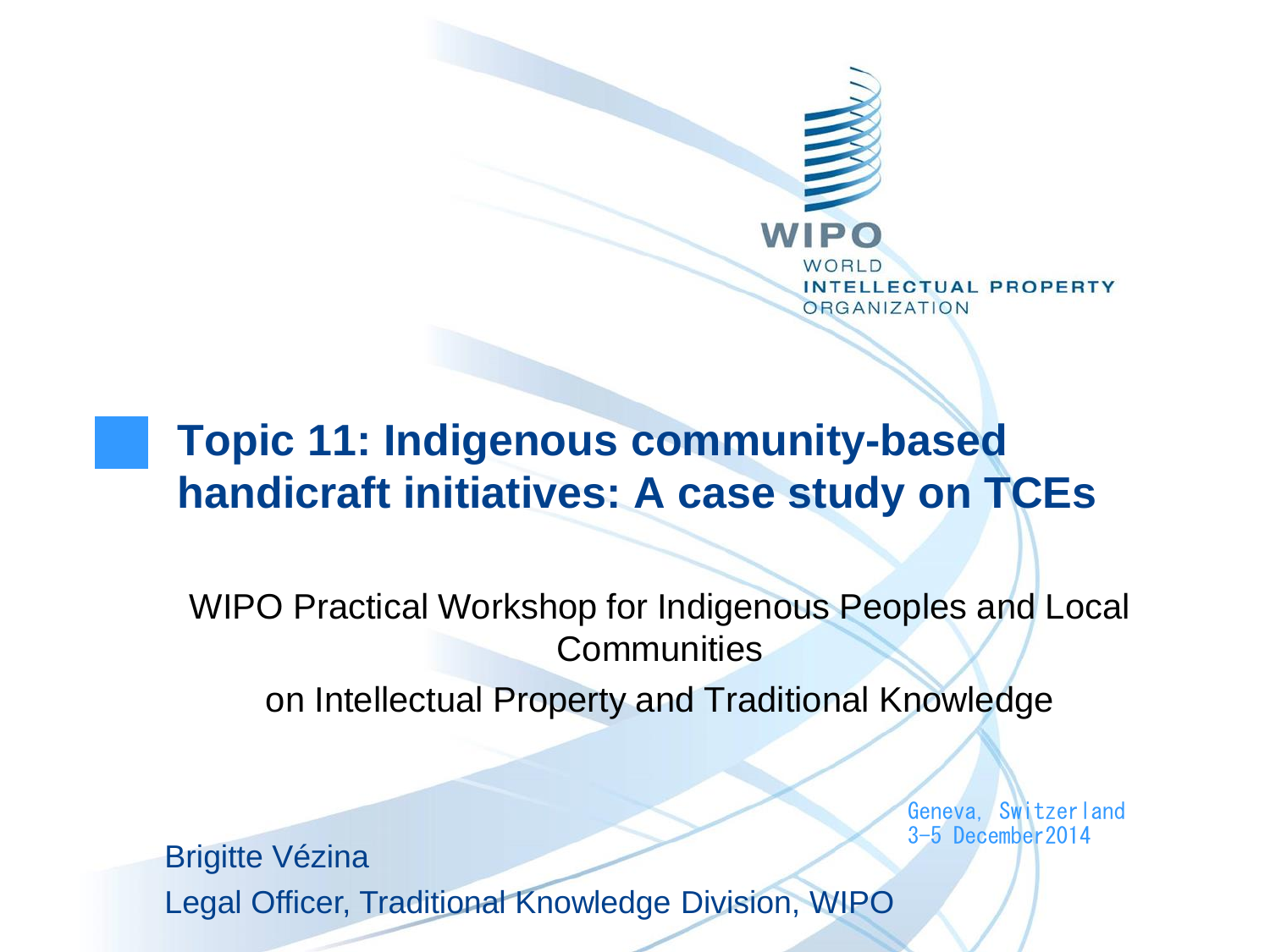## Threats facing handicraft

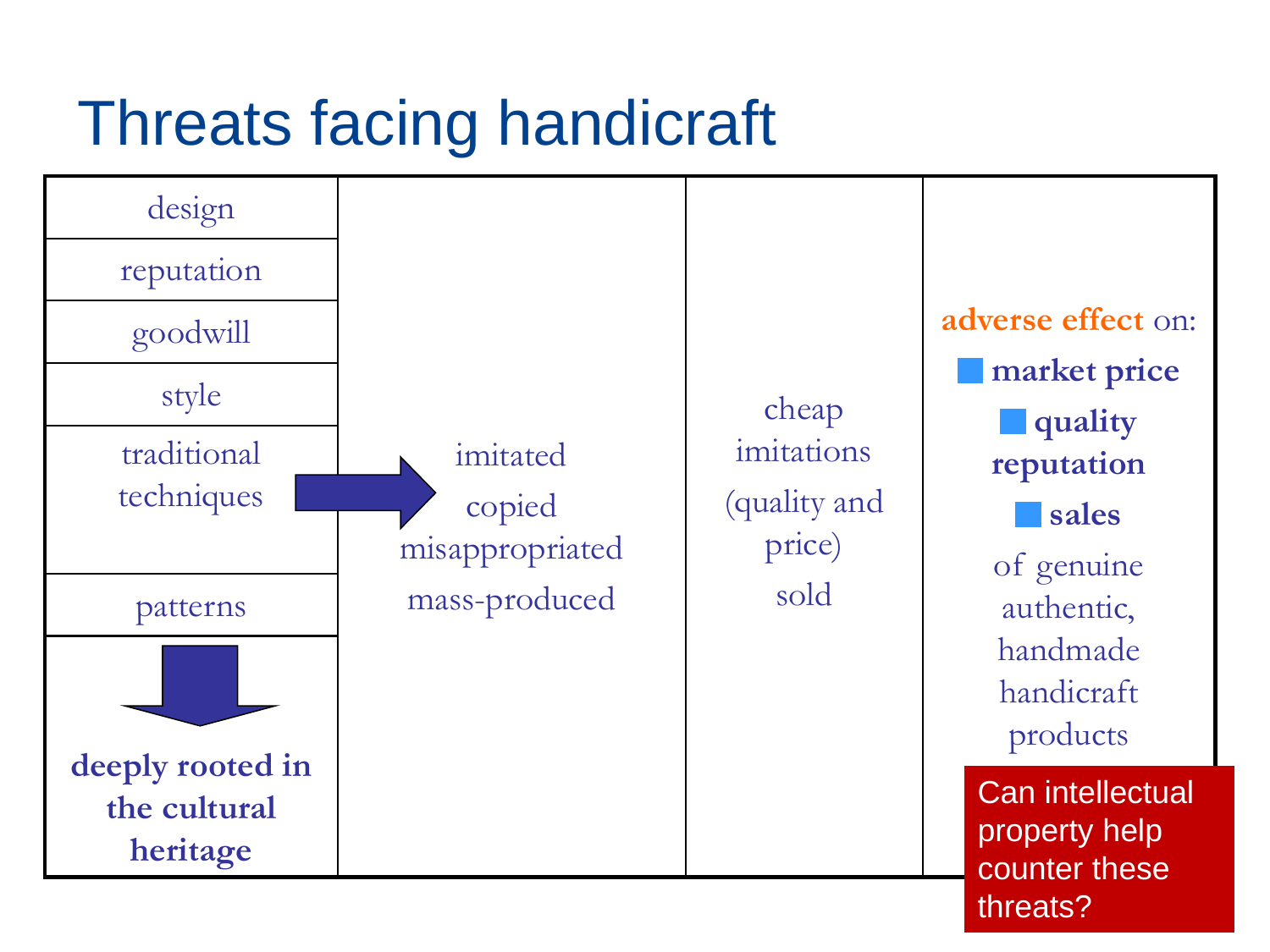## Handicraft "misappropriation"

Unauthorized

**Peroduction** 

adaptation

Misleading use of style or reputation

**WIPO** WORLD **INTELLECTUAL PROPERTY ORGANIZATION**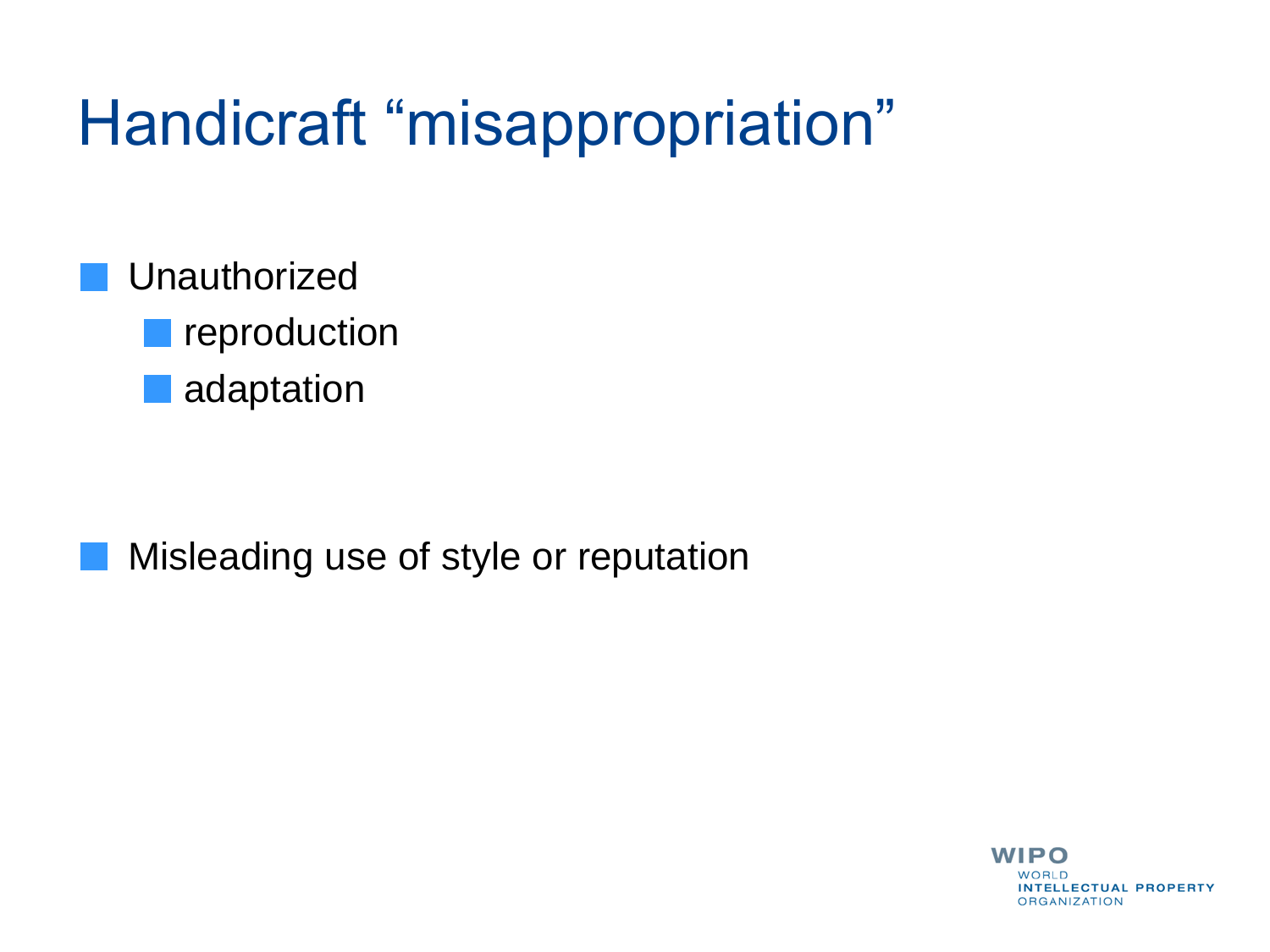# Why is IP relevant to handicraft?

All artisans create IP assets

#### *Economic*

IP can be used by artisans and handicrafts organizations to

#### **protect and market their products**

Some IP tools are well adapted to the concepts of collectivity and collective rights at the heart of many communities

#### *Cultural*

- IP rights can
	- promote **respect for national culture**
	- **encourage the creativity** of new generations of artists

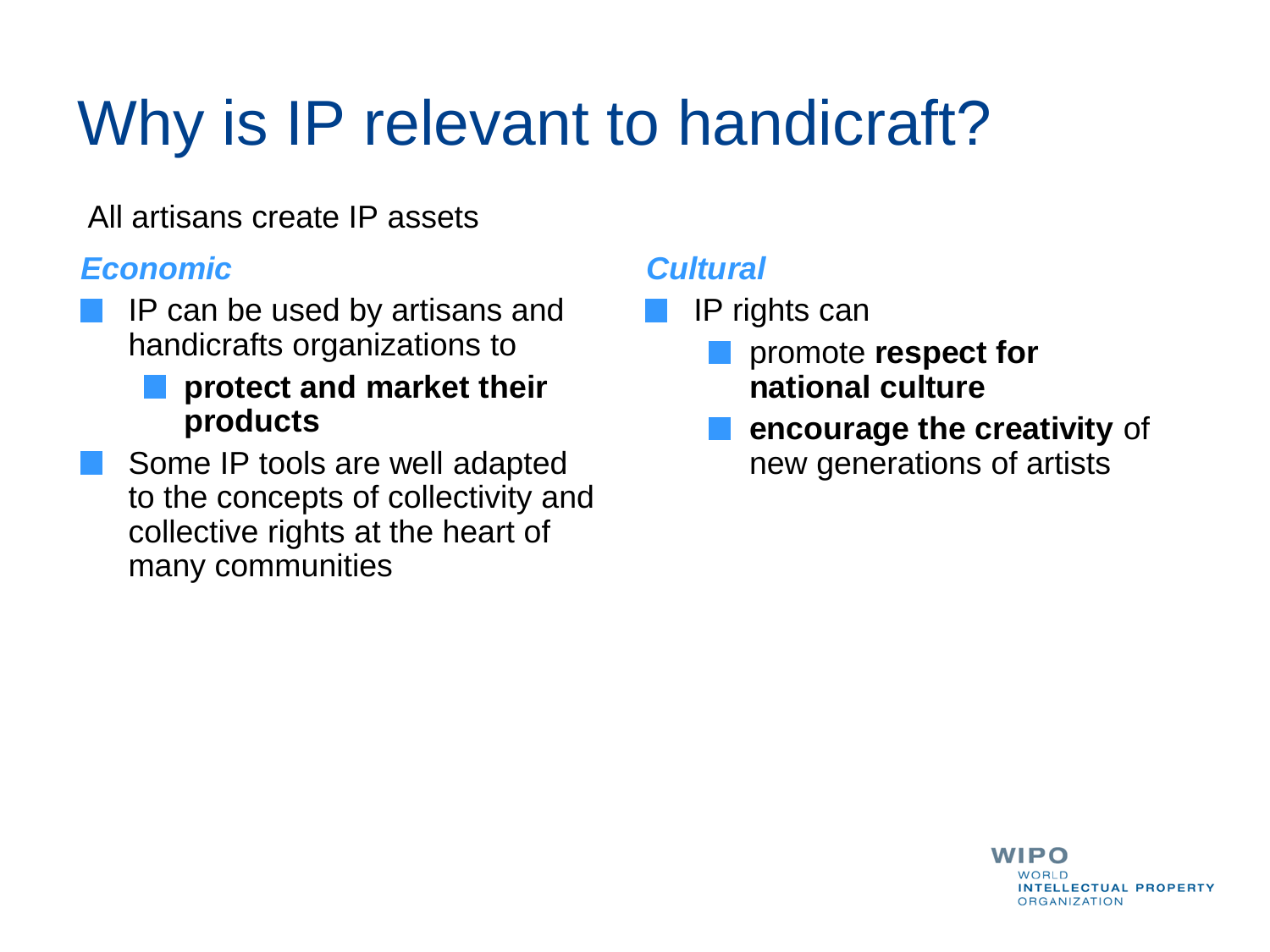### Potential IP assets in handicraft

| <b>know-how</b> (skills, techniques and<br>knowledge used to design and make the<br>craft) | patents, confidential information                                                                                                                                  |
|--------------------------------------------------------------------------------------------|--------------------------------------------------------------------------------------------------------------------------------------------------------------------|
| <b>external appearance</b> (shape, designs,<br>patterns)                                   | copyright, industrial designs                                                                                                                                      |
| <b>reputation</b> (derived from<br>their style, origin and quality)                        | unfair competition, trademarks<br>(including collective and<br>certification marks), geographical<br><b>indications PO</b><br><b>LECTUAL PROPER</b><br>RGANIZATION |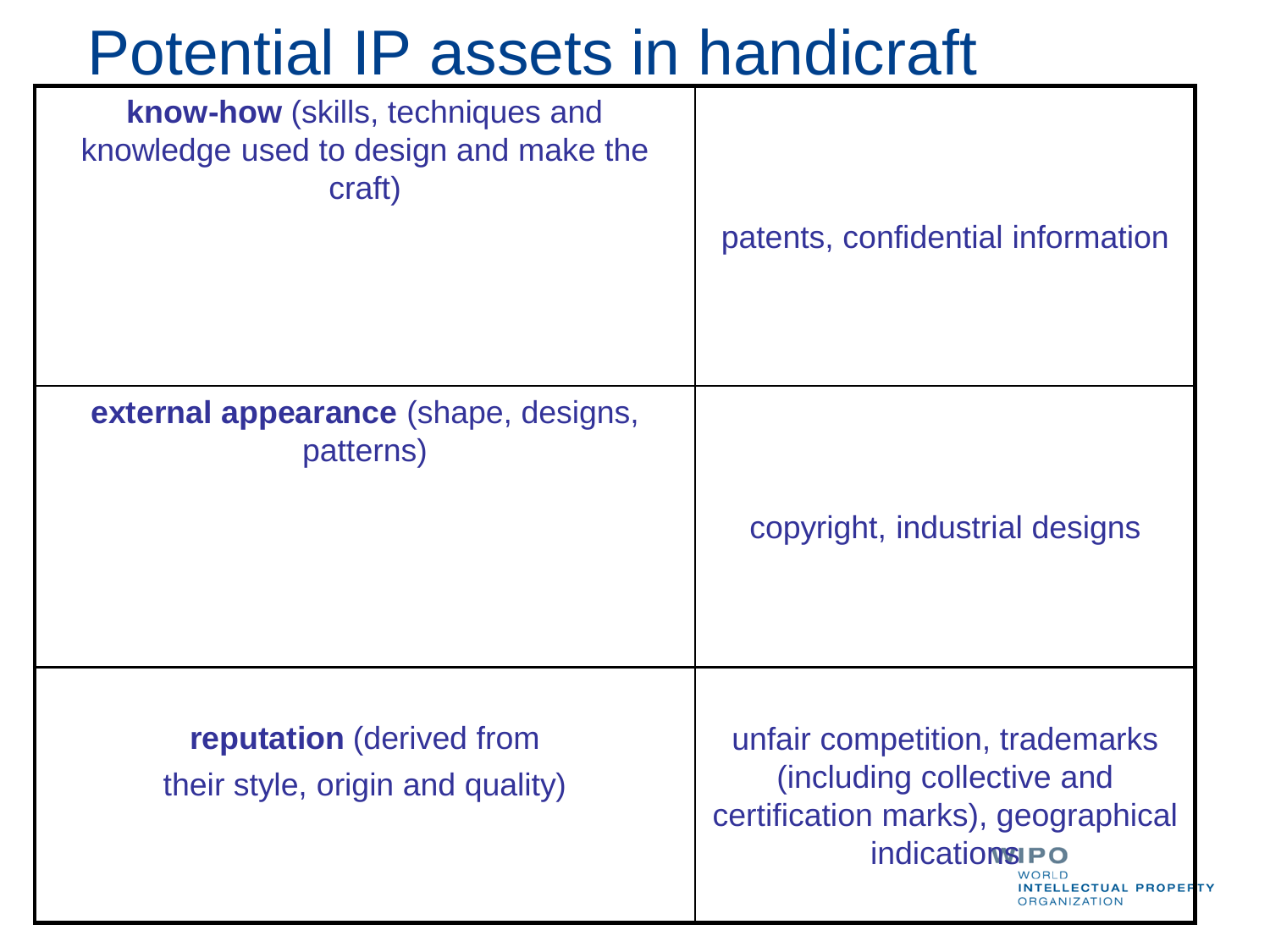### The Nepalese Scarves Case

Let's go through the document together... **College**